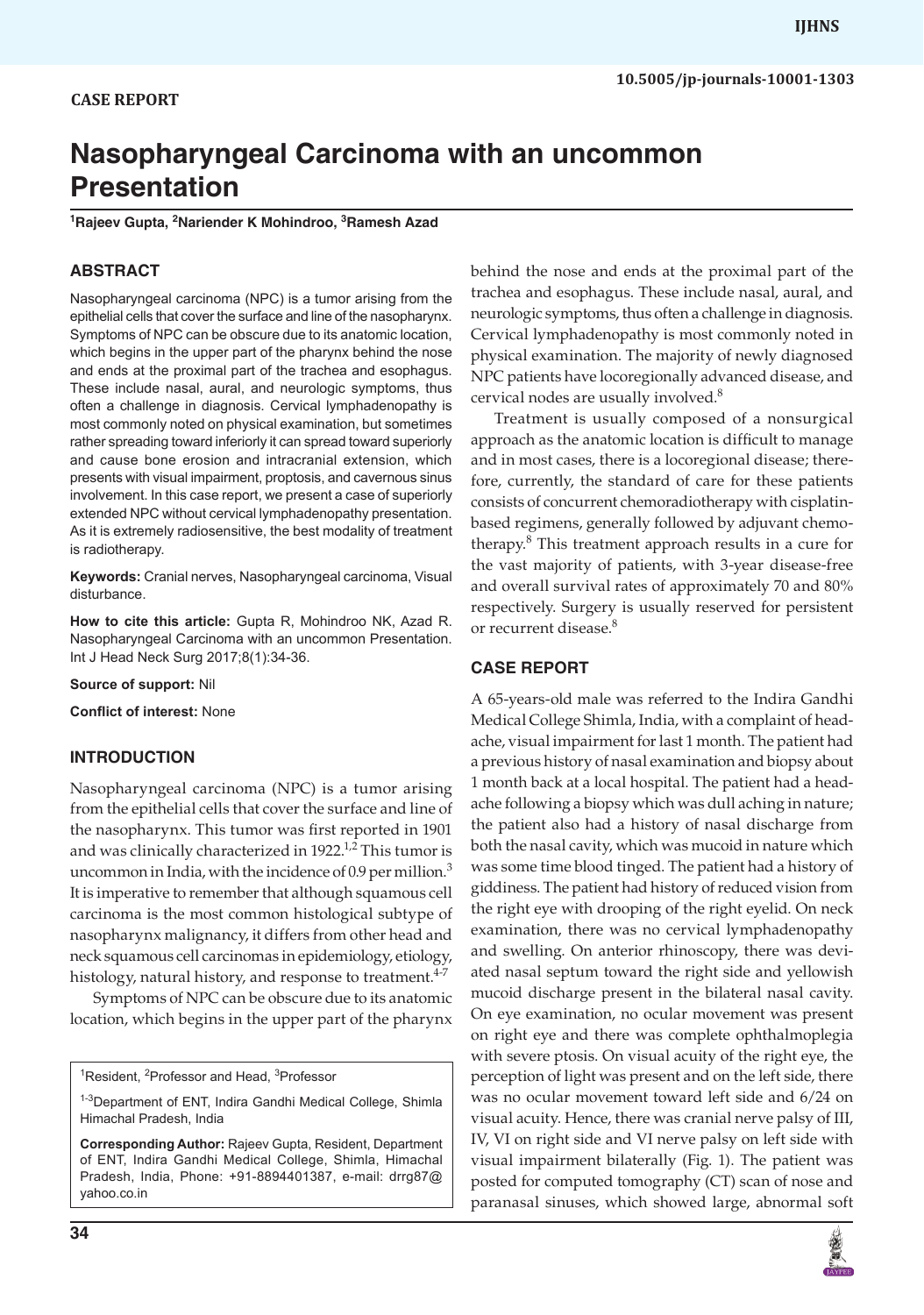

**Fig. 1:** Histopathological examination with sinonasal carcinoma (poorly differentiated carcinoma)



**Fig. 3:** Coronal view with extensive erosion of base of skull

tissue density calcified mass lesion in the nasopharyngeal region (Fig. 2). It is also extending in the bilateral nasal cavity along with intracranial extensions with destruction of sphenoid bone, clivus and basiocciput (Fig. 3) as well as petrous part of temporal bone.. The lesion was also seen in sella, bilateral temporal, and in prepontine cistern regions (Fig. 4). The lesion measured approximately  $68 \times 67$  mm in size. There were erosion and destruction of the bilateral maxilla. Interestingly, no cervical lymphadenopathy was seen in scans also.

Nasal endoscopy examination was done, which showed friable reddish mass at middle meatus region on both nasal cavities from which biopsy was taken and sent for histopathological examination (HPE). Interestingly, it showed poorly differentiated carcinoma with features suggestive of sinonasal carcinoma (Fig. 5).

As it was a very extensive lesion, radiotherapy opinion was taken and taxane, platinum, and 5-fluorouracil-based chemotherapy along with radiotherapy was started. Till now, the patient is showing a good response to treatment.

*Nasopharyngeal Carcinoma with an uncommon Presentation*



**Fig. 2:** Computed tomography scan with intracranial extensions



**Fig. 4:** Involvement of foramen ovale and cavernous sinus



**Fig. 5:** Histopathological examination with poorly differentiated NPC

#### **DISCUSSION**

Despite the fact that NPC has a distinctive ethnic and geographic distribution, immigration is a common phenomenon and in some cases, the incidence may still be high in immigrants and offspring.<sup>4-7</sup>

*International Journal of Head and Neck Surgery, January-March 2017;8(1):34-36* **35**